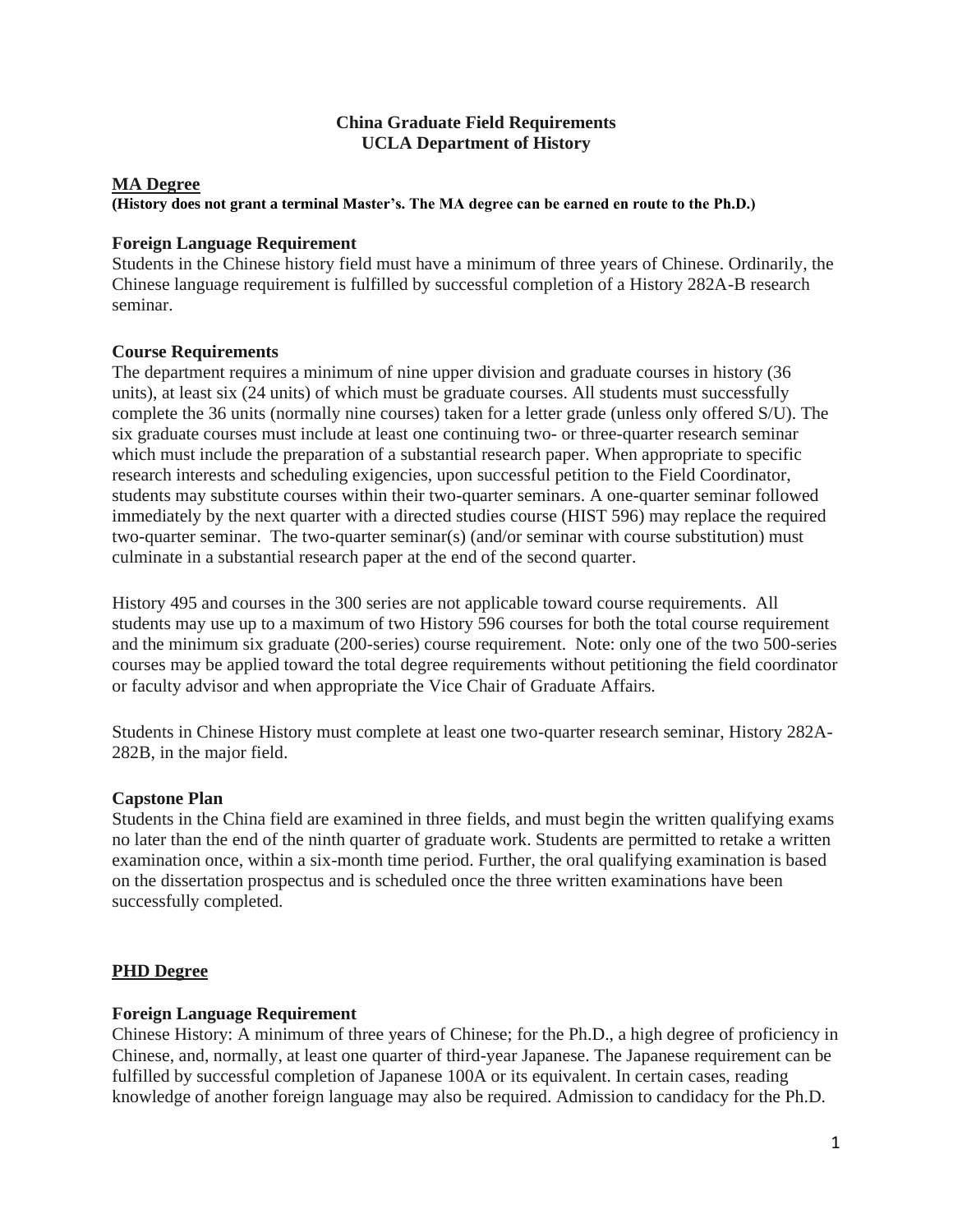### China Graduate Field Requirements

in the Chinese field requires the completion of a research seminar in the major field. Successful completion of this seminar requires the equivalent of at least four years of superior college-level language work in Chinese. In cases where the field deems it appropriate, course work or alternate languages may be used to fulfill the language requirements, subject to the approval of the field coordinator and faculty adviser.

### **Course Requirements**

All incoming students are required to complete History 204 (Fall seminar) and complete at least one continuing two- or three-quarter seminar, which must include the preparation of a substantial research paper (two continuing two-quarter seminars are required for students in History of Science and U.S. history). When appropriate to specific research interests and scheduling exigencies, upon successful petition to the Field Coordinator, students may substitute courses within their two-quarter seminars. A one-quarter seminar followed immediately by the next quarter with a directed studies course (HIST 596) may replace the required two-quarter seminar. The two-quarter seminar(s) (and/or seminar with course substitution) must culminate in a substantial research paper at the end of the second quarter. A maximum of eight units of HIST 596 may be used for all fields. Note: Only one of the two 500-series courses may be used without petitioning the field coordinator or faculty advisor and when appropriate, the Vice Chair of Graduate Affairs.

Chinese history -- two research seminars, History 282A-282B

# **Written and Oral Qualifying Examinations**

*Academic Senate regulations require all doctoral students to complete and pass university written and oral qualifying examinations prior to doctoral advancement to candidacy. Also, under Senate regulations, the University Oral Qualifying Examination is open only to the student and appointed members of the doctoral committee. In addition to university requirements, some graduate programs have other pre-candidacy examination requirements. What follows in this section is how students are required to fulfill all of these requirements for this doctoral program.*

*All committee nominations and reconstitutions adhere to the Minimum [Standards](https://grad.ucla.edu/academics/doctoral-studies/minimum-standards-for-doctoral-committee-constitution-effective-2016-fall/) for Doctoral Committee [Constitution.](https://grad.ucla.edu/academics/doctoral-studies/minimum-standards-for-doctoral-committee-constitution-effective-2016-fall/)*

# *All Fields*

Students with outstanding incomplete grades may not be permitted to sit for the written and oral qualifying examinations. The written qualifying examination must be passed before the oral qualifying examination can be taken. Students must begin the written qualifying examinations no later than the end of the ninth quarter of graduate study. To be eligible to sit for their qualifying examinations, student must have completed all their course work and language requirements.

# *China Field* Written Qualifying Examination

A full-time graduate student must begin the written qualifying examinations no later than the end of the ninth quarter of graduate work. In the written qualifying examinations, students are examined in three fields, one of which may be an approved field in anthropology, economics, geography, language and literature, philosophy, political science, sociology, or other allied subjects. Students are expected to show not only a mastery of their special subject, but also an adequate grasp of the wider field of knowledge and an ability to correlate historical data and to explain their significance. The members of the doctoral committee determine whether or not an examination may be repeated